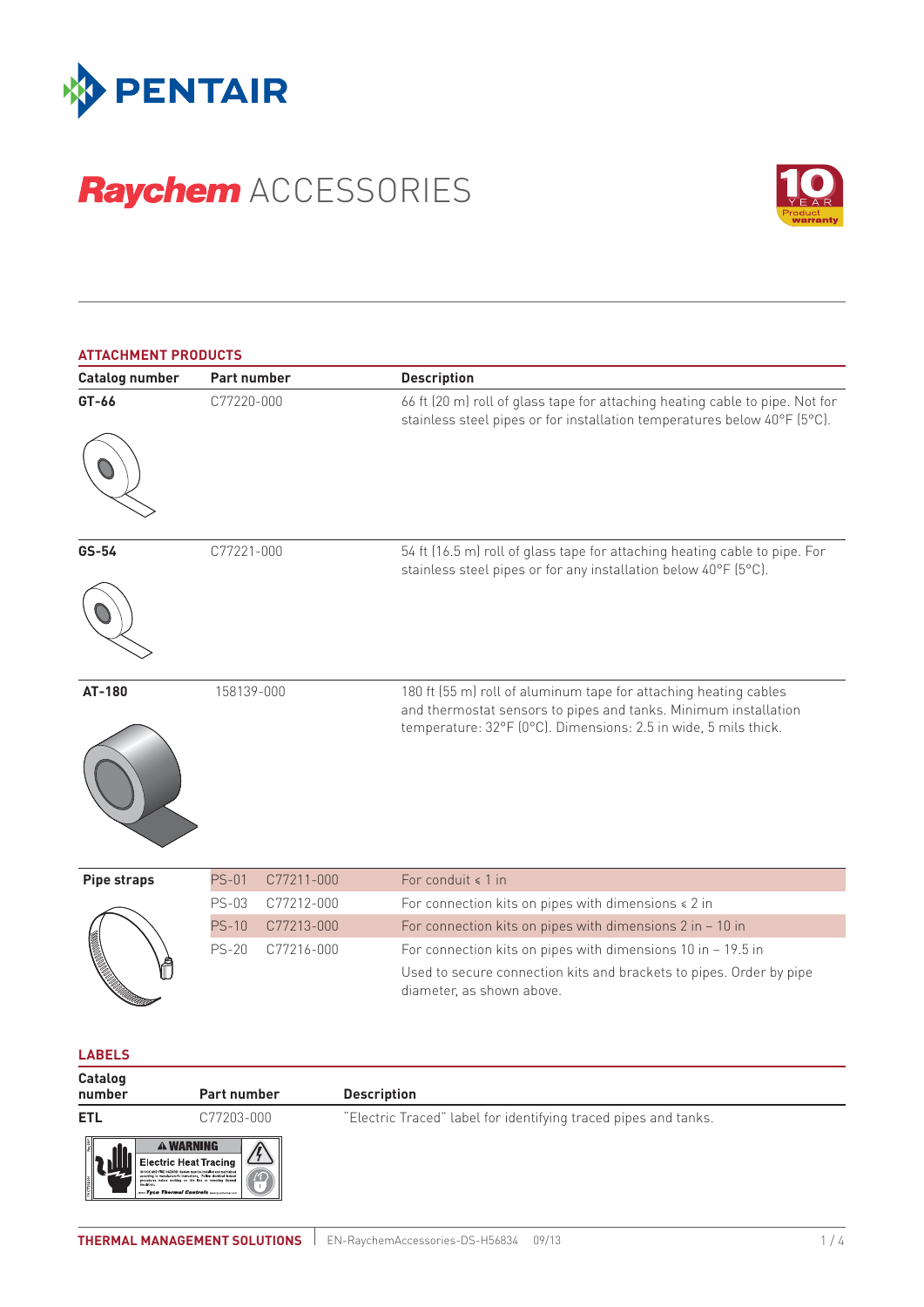# Accessories

# **Gland Entry Kit**

| Catalog         |                    |                                                                                                                                                                                                                              | <b>Kit Contents</b> |                                |
|-----------------|--------------------|------------------------------------------------------------------------------------------------------------------------------------------------------------------------------------------------------------------------------|---------------------|--------------------------------|
| number          | <b>Part number</b> | <b>Description</b>                                                                                                                                                                                                           | Qty                 | <b>Description</b>             |
| C75-100-A       | 000539-000         | A NEMA 4X-rated gland kit used to                                                                                                                                                                                            |                     | Red grommet                    |
|                 |                    | transition heating cables into a junction<br>box when making connections off of a pipe<br>or tank. It may be used for power, splice,<br>or tee connections. For use with Raychem                                             |                     | Gland with threaded<br>inserts |
|                 |                    |                                                                                                                                                                                                                              |                     | Gland with screws              |
|                 |                    | brand BTV, QTVR, XTV, KTV <sup>(1)</sup> , VPL, and<br>LBTV2-CT <sup>(2)</sup> heating cables. The kit does<br>not include the junction box, flexible<br>tubing, or tape that are required to make a<br>complete connection. |                     | Gland gasket                   |
|                 |                    |                                                                                                                                                                                                                              |                     | Locknut                        |
| <b>ANTIQUES</b> |                    |                                                                                                                                                                                                                              |                     | Green / yellow tube            |
|                 |                    |                                                                                                                                                                                                                              |                     | CS-100 core sealer             |
|                 |                    | <sup>[1]</sup> For KTV only, order PMK-GP-10 grommet<br>(P/N 700823)                                                                                                                                                         |                     | Terminal block                 |
|                 |                    | <sup>[2]</sup> For LBTV2-CT only, order HCS-100-A heat-shrink<br>core sealer (P/N 257649) and PMK-GK-10<br>grommet (P/N 222724)                                                                                              |                     |                                |

**Single-Entry Transition Kit**

| Catalog    | Part number | <b>Description</b>                                                                                                                                                  | <b>Kit Contents</b> |                                    |
|------------|-------------|---------------------------------------------------------------------------------------------------------------------------------------------------------------------|---------------------|------------------------------------|
| number     |             |                                                                                                                                                                     | Qty                 | <b>Description</b>                 |
| $JS-100-A$ | 166639-000  | Junction box stand for use with Raychem<br>brand BTV, QTVR, XTV, KTV, and VPL<br>heating cables. A separate customer-<br>supplied NEMA 4X junction box is required. |                     | Stand assembly                     |
|            |             |                                                                                                                                                                     |                     | Lubricant                          |
|            |             |                                                                                                                                                                     |                     | Adapter for small pipes            |
|            |             |                                                                                                                                                                     |                     | Cable tie                          |
|            |             |                                                                                                                                                                     |                     | Green / yellow tube                |
|            |             |                                                                                                                                                                     |                     | CS-100 cold-applied<br>core sealer |
|            |             |                                                                                                                                                                     |                     | JS-100 transition                  |
|            |             |                                                                                                                                                                     |                     | 1-inch locknut                     |

## **Cold-Applied Core Sealer**

| Catalog<br>number | Part number | <b>Description</b>                                                                                    |
|-------------------|-------------|-------------------------------------------------------------------------------------------------------|
| $CS-100-A$        | 232949-000  | Replacement cold-applied core sealer for Raychem brand BTV, QTVR, XTV, KTV,<br>and VPL heating cables |



#### **Conduit Drain**

| Catalog<br>number                              | Part number | <b>Description</b>                                                                                                                                                                                               |
|------------------------------------------------|-------------|------------------------------------------------------------------------------------------------------------------------------------------------------------------------------------------------------------------|
| <b>JB-DRAIN-</b><br>PLUG-3/4IN<br>$\mathbb{C}$ | 278621-000  | Pentair Thermal Management recommends the use of this 3/4-in conduit drain<br>with each JBS-100 and JBM-100, and other enclosures with associated conduits.<br>to prevent condensate from collecting in the box. |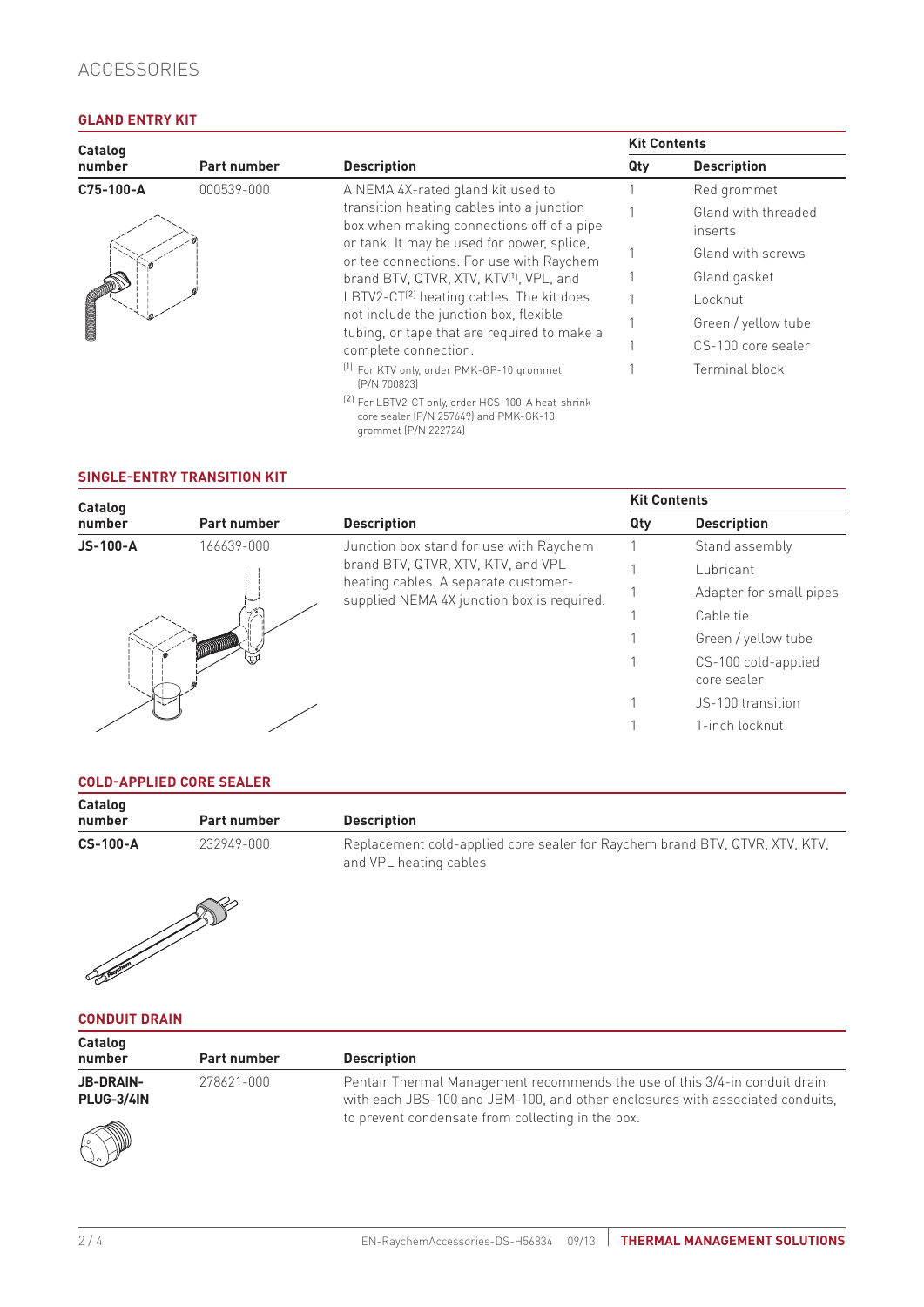# Accessories

# **Brackets, Adapters**

| Catalog<br>number | Part number | <b>Description</b>                                                                            |
|-------------------|-------------|-----------------------------------------------------------------------------------------------|
| <b>JBS-SPA</b>    | E90515-000  | Adapter for mounting E-100, JBS-100, and JS-100 to small pipe (< 1 inch nominal<br>diameter). |
|                   |             |                                                                                               |
| <b>JBM-SPA</b>    | D55673-000  | Adapter for mounting JBM-100 and T-100 to small pipe (< 1 inch nominal<br>diameter).          |
|                   |             |                                                                                               |
| SB-100-T          | 279613-000  | Adapter for mounting E-100, E-100-L, and JBS-100 connection kits on a tank<br>surface.        |
|                   |             |                                                                                               |
| <b>UMB</b>        | 263757-000  | Universal mounting bracket for mounting thermostats and other equipment on a<br>pipe.         |
|                   |             |                                                                                               |
| <b>JB-SB-25</b>   | 471139-000  | Stainless-steel mounting bracket for RAYSTAT-EX-03-A thermostat.                              |
|                   |             |                                                                                               |

## **Helical Flexible Plastic Tubing**

| Catalog<br>number | Part number | <b>Description</b>                                                           |
|-------------------|-------------|------------------------------------------------------------------------------|
| <b>HCTE-1000</b>  | 3679754004  | Helical flexible plastic tubing for C75-100-A and HAK-C-100 connection kits. |
|                   |             |                                                                              |